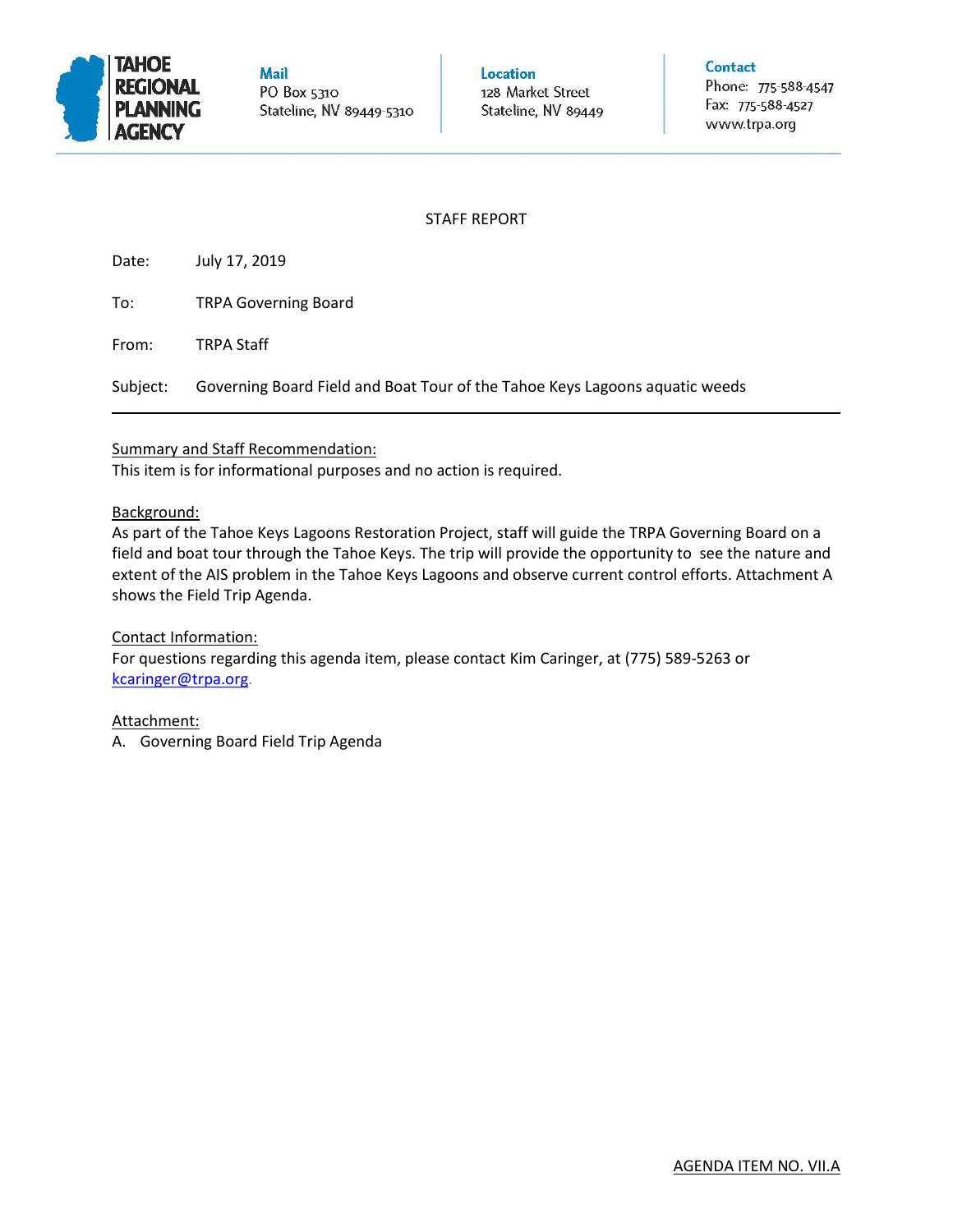# Attachment A

Governing Board Field Trip Agenda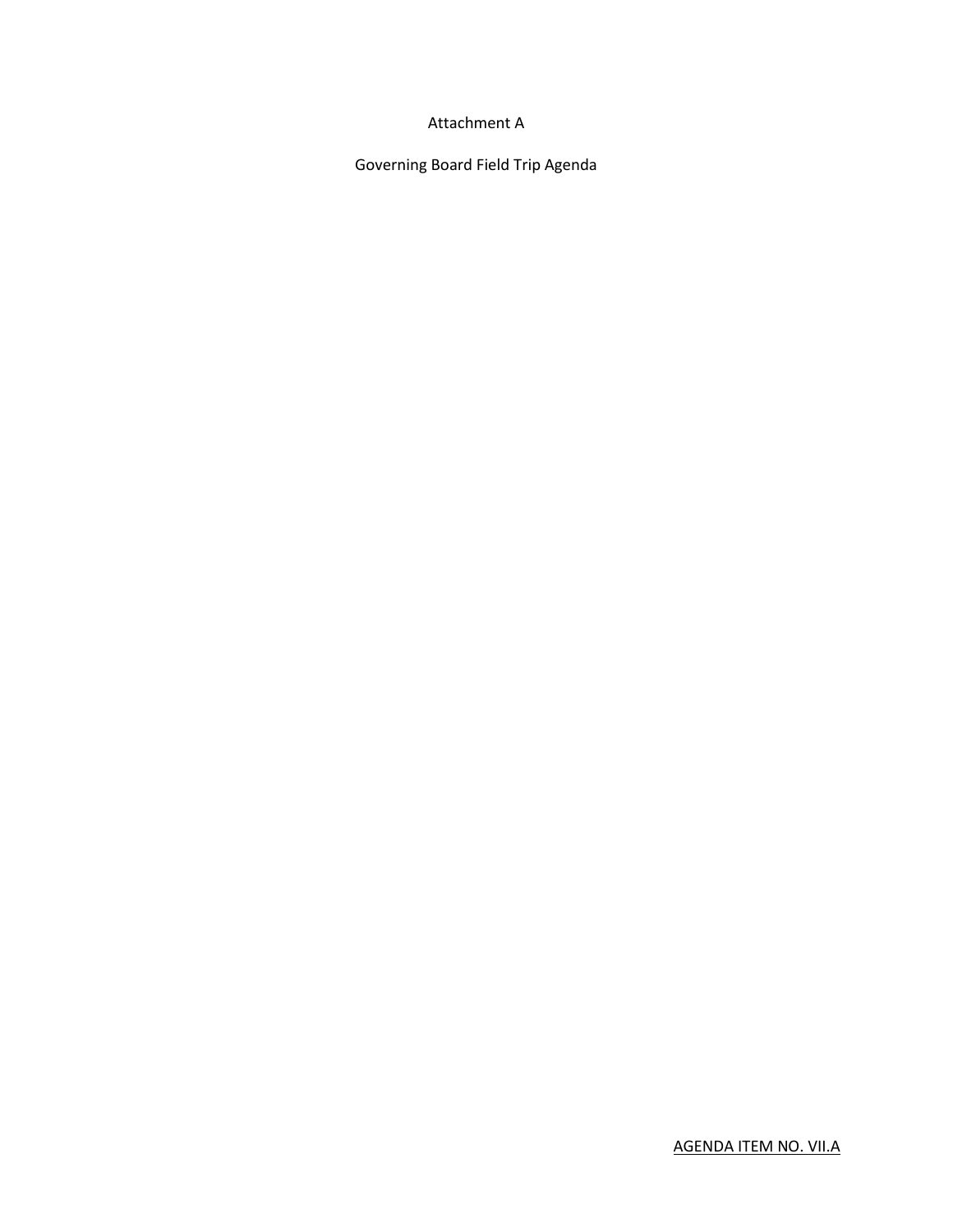

# **Governing Board Field Trip Agenda**

JULY 24, 2019 – 8:30 a.m. to 12:00 p.m.

- **8:30 – 9:00 Meet at TRPA and board bus**
- **9:00 – 9:30 Depart and travel to the Tahoe Keys**
- **9:30 – 9:45 Introduction and separate into Group 1 and 2**

# **9:45 – 10:45 Begin two simultaneous Group Sessions: Group 1: Bus Trip (Jim Good, Paul Nielsen)**

- **Stop 1 - Venice Drive**
	- o Old Water Treatment Facility
	- o Laminar Flow Aeration
	- o Baseline Tahoe Keys Water Quality Studies
	- o Lake Tallac potential test site

### **Group 2: Boat Trip (Greg Hoover, Dennis Zabaglo)**

- **Stop 2 - Front Lagoon** 
	- o Weed Containment and Overview (Private homeownership, boat traffic)
	- o Weed Harvesters and Bottom Barriers
- **Stop 3 - Back Lagoon** 
	- o Potential testing site
	- o Water quality issues
	- o Laminar Flow testing
	- o Variability of conditions- shallow areas, piling walls, rock walls, different dock design

### • **Stop 4 - West Channel**

- o Weed Fragment Containment
- o Seabins, bubble curtain, boat backup station

### **10:45 – 11:00 Groups switch places for Session 2**

- **11:00 – 12:00 Second Group Session**
- **12:00 – 12:30 Board bus and travel back to TRPA**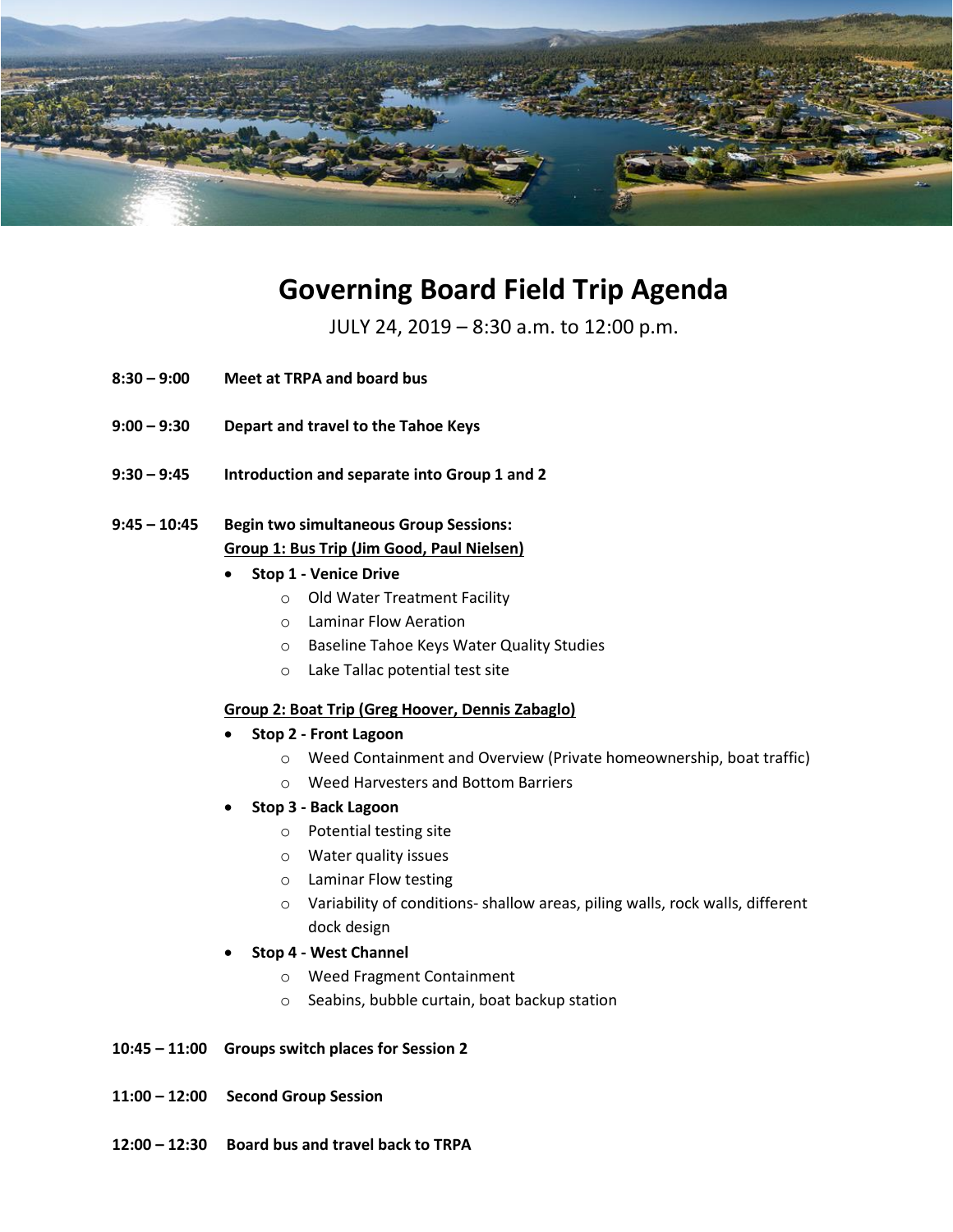